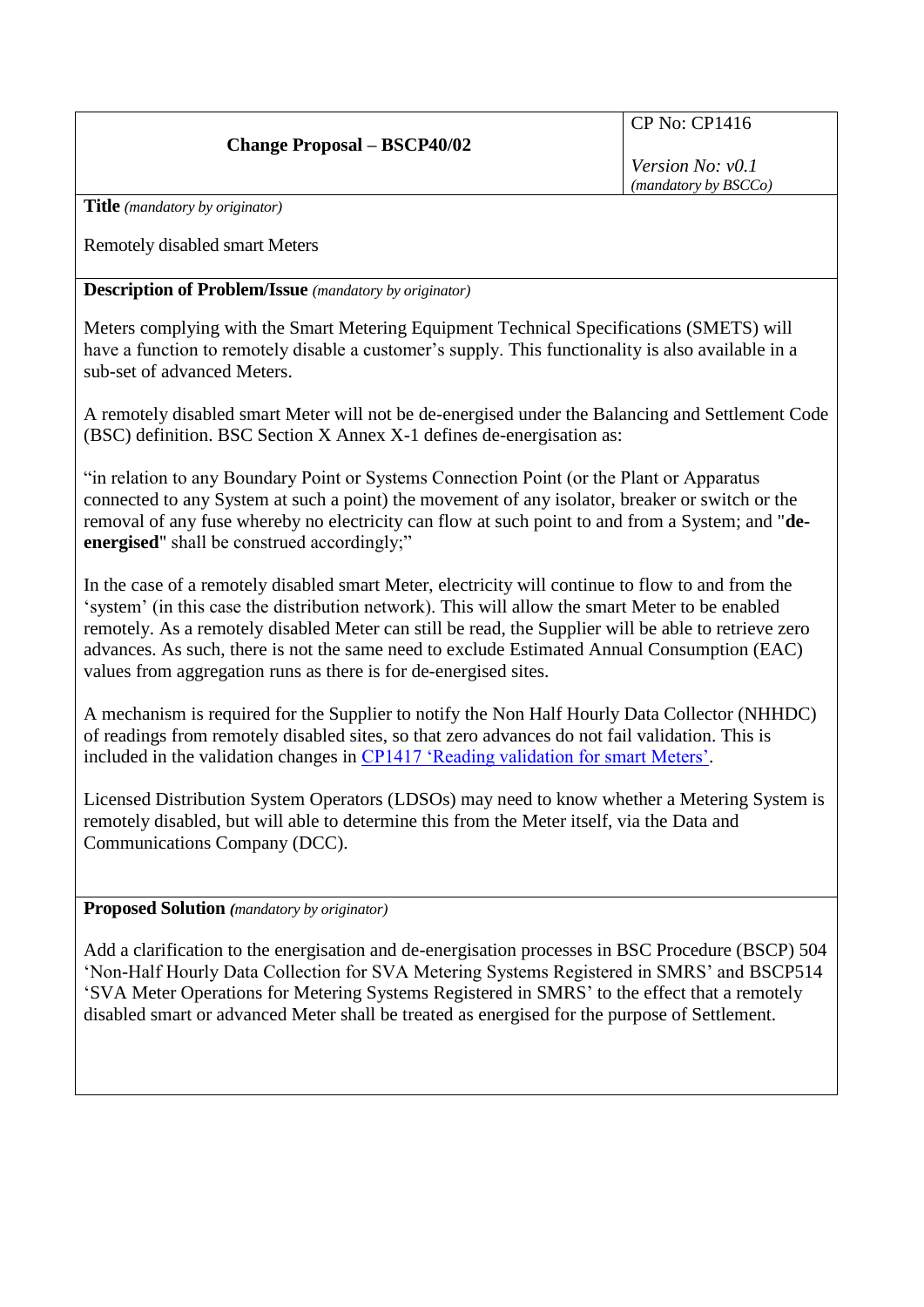## **Justification for Change** *(mandatory by originator)*

This change has been reviewed by a joint BSC-Master Registration Agreement (MRA) working group looking at consequential changes arising from the mass roll-out of smart metering.

ELEXON has received enquiries which suggest that there is confusion about the status of remotely disabled smart (and advanced) Meters for Settlement purposes. Once Suppliers start to use the disablement function, there will need to be a consistent approach to how Suppliers and their agents treat disabled Meters in relation to the energisation status of the relevant Metering Systems.

**To which section of the Code does the CP relate, and does the CP facilitate the current provisions of the Code?** *(mandatory by originator)*

Section S 'Supplier Volume Allocation' Annex S-1 Section S 'Supplier Volume Allocation' Annex S-2 Section X Annex X-1

**Estimated Implementation Costs** *(mandatory by BSCCo)*

One ELEXON man day of effort to implement the redlined changes. One ELEXON man day equates to £240.

**Configurable Items Affected by Proposed Solution(s)** *(mandatory by originator)*

BSCP504 'Non-Half Hourly Data Collection for SVA Metering Systems Registered in SMRS' BSCP514 'SVA Meter Operations for Metering Systems Registered in SMRS'

**Impact on Core Industry Documents or System Operator-Transmission Owner Code** *(mandatory by originator)*

None identified.

**Related Changes and/or Projects** *(mandatory by BSCCo)*

Directly related changes:

• CP1417 'Reading validation for smart Meters'

Other smart metering changes –

- [CP1415 'Reading submission frequency for smart Meters'](http://www.elexon.co.uk/change-proposal/cp1415/)
- [CP1395 'Distribution of Configuration Details for smart Meters'](http://www.elexon.co.uk/change-proposal/cp1395/)

**Requested Implementation Date** *(mandatory by originator)*

26 February 2015 as part of the February 2015 BSC Release.

**Reason:** The change will be implemented at the same time as other smart Metering consequential changes, such as CP1395 and be ready in good time for Initial Live Operation of the DCC, which is planned for December 2015.